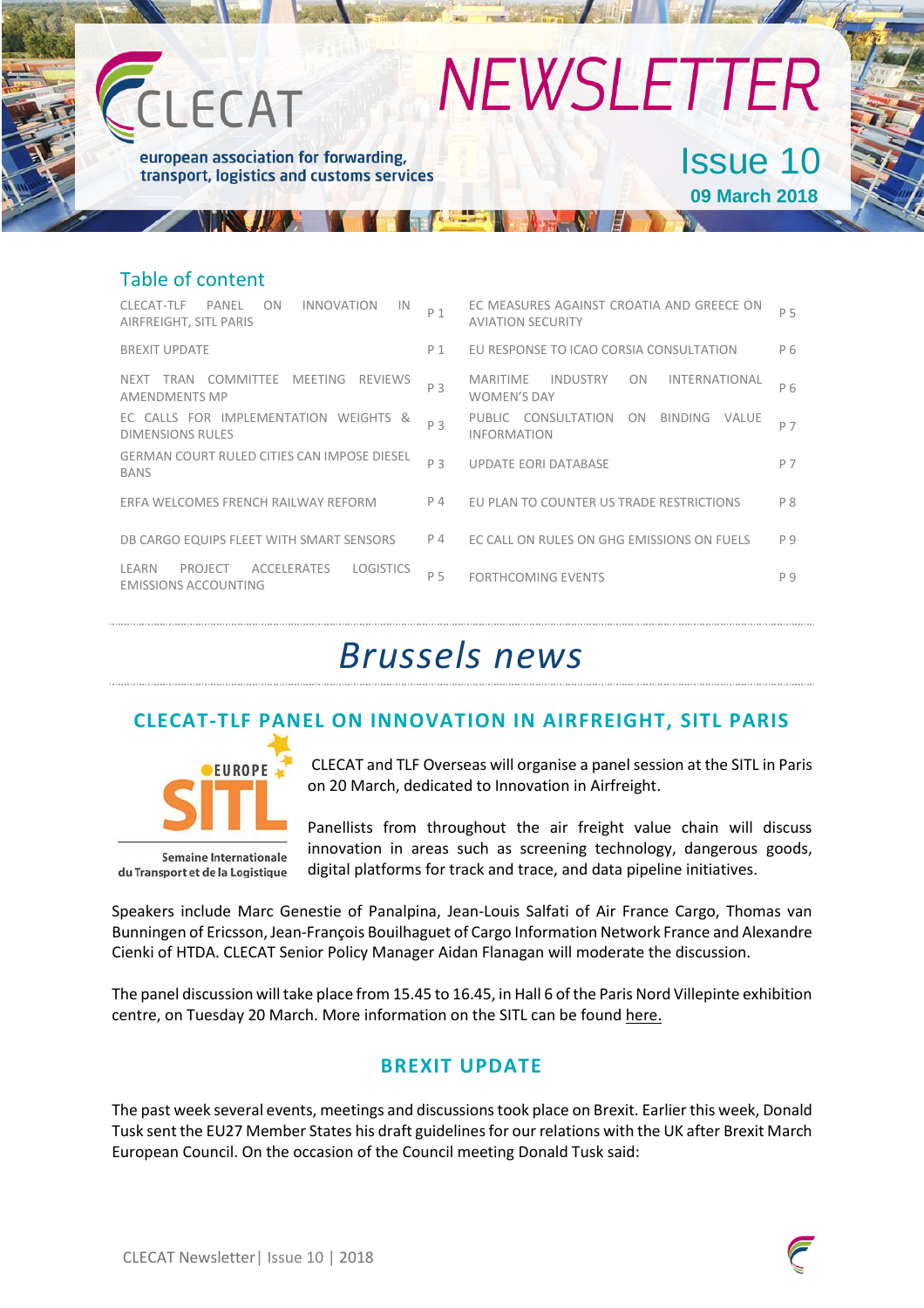*"During my talks in London last Thursday, and in her speech last Friday, Prime Minister Theresa May confirmed that the UK will leave the Single Market, leave the customs union and leave the jurisdiction of the ECJ (European Court of Justice). Therefore, it should come as no surprise that the only remaining possible model is a free trade agreement. I hope that it will be ambitious and advanced – and we will do our best, as we did with other partners, such as Canada recently – but anyway it will only be a trade agreement. This will be the first FTA in history that loosens economic ties, instead of strengthening them. Our agreement will not make trade between the UK and the EU frictionless or smoother. It will make it more complicated and costly than today, for all of us. This is the essence of Brexit."*

Also this week, the European Parliament endorsed a draft resolution laying out a possible framework for future EU-UK relations after Brexit. According to the Parliament, an association agreement between the EU and the UK could provide an appropriate framework for the future relationship. MEPs insist that it should include a consistent governance framework, with a robust dispute resolution mechanism. The motion, prepared by the European Parliament's Brexit Steering Group, stresses that the EU has binding common rules to make it clear that even closely-aligned third countries with identical legislation cannot enjoy similar rights, benefits or market access to those of EU member states. The draft resolution welcomes the Commission's 28 February draft of the Withdrawal agreement and expresses support for the transitional arrangements proposed. It also reiterates the importance given to securing equal and fair treatment for EU citizens living in the UK and British citizens living in the EU.

The UK published on 6 March their Technical note: other separation issues - phase 2. The other issues include Customs, VAT and excise related matters. However, the note only reaffirms (in a few sentences) positions, which were already published a few months ago. So, on both sides, not much progress was made in terms of final negotiation outcomes and major uncertainty and unclarity for business remains.

In the past week several events and meeting were organised by trade to address their issues and to stress the need for quick and realistic approach. On 28 March CLECAT participated to the Brexit Informal Industry Group, of which CLECAT is a member, meeting with HMRC to discuss their views and plans on a future arrangement. The various trade parties stressed again that clarity and a sufficient transitional period are the main, short term, priorities regardless of possible future arrangements.



During an event in the European Parliament on 7 March, hosted by Wim van de Camp MEP, various trade parties discussed the impacts of Brexit on the fluidity of cross-Channel trade. The event, organised by the Port of Boulogne-Calais, the Port of Dover and FTA, stressed urgent needs for seamless and inventive border processes. Figures from the FTA show that an extra two minutes spent on carrying out checks on a truck at a border

post, would lead to 27km queues. DHL Express called for a transition and eventual agreement which adheres as closely as possible to the status quo, for sufficient personnel and upgraded IT systems for clearance. From the Freight Forwarders and customs brokers perspective, Ton van Grinsven of the Customs Support Group, also called for smart and automated solutions to avoid queues, highlighting various specific issues.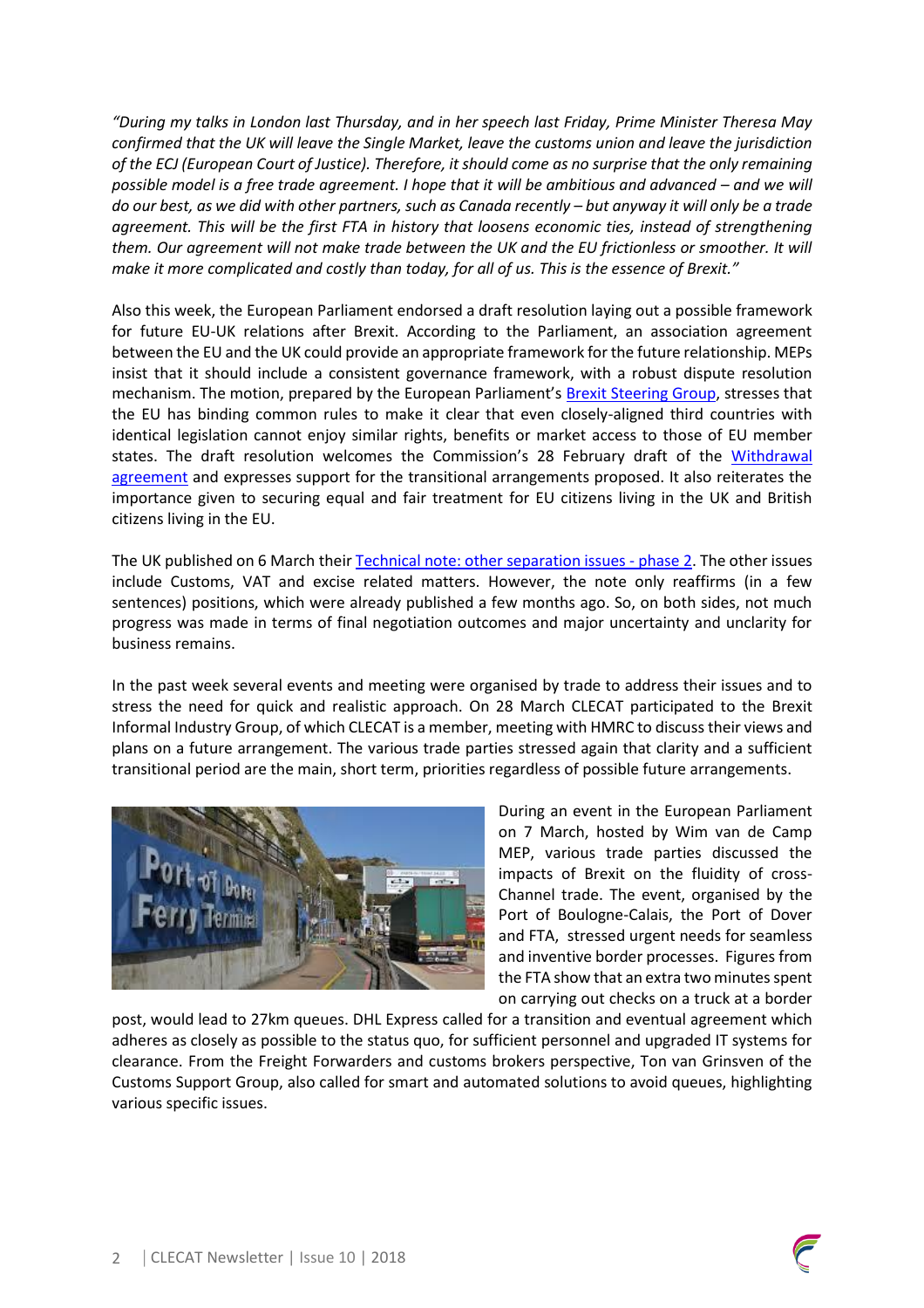Next week on 15 march an International Trade Roundtable Conference is organised by Sidley Austin at the WCO headquarters in Brussels in order to provide trade with insight on how to prepare for Brexit in practice. Dominique Willems from CLECAT will participate as a speaker in the Roundtable.

## *Road*

#### **NEXT TRAN COMMITTEE MEETING REVIEWS AMENDMENTS MP**

The amendments on of the Mobility Package (charging, market and social aspects) will be discussed on the 20th March in the Transport Committee of the European Parliament. The vote on the draft report will be held on the 14/15 May.

The amendments are available here.

#### **EC CALLS FOR IMPLEMENTATION WEIGHTS&DIMENSIONS RULES**

The Commission hasrequested Germany, Poland and Slovenia to fully transpose into national law the updated European rules regarding the maximum weights and dimensions of certain road vehicles (Directive 2015/719/EU). These rules, which concern international traffic, play an important role for the functioning of the internal market and the free movement of goods in Europe. Among others, the Directive introduces derogations for heavy good vehicles with improved aerodynamic performance, or for those powered by alternative fuels. This is not to penalise the use of cleaner vehicles, which may be longer or heavier than conventional ones. This Directive should have been implemented by Member States by 7 May 2017. All Member States concerned now have two months to ensure full implementation of the Directive; otherwise, the Commission may refer these cases to the Court of Justice of the EU.

Source: European Commission

#### **GERMAN COURT RULED CITIES CAN IMPOSE DIESEL BANS**

On the 27<sup>th</sup> February, the German Federal Administrative Court in Leipzig ruled that bans on some diesel cars can be imposed by the municipalities as a measure to improve air quality. However, those bans can only be introduced on the condition that they abide the principle of proportionality. Therefore, cities will be obliged to carefully consider the options which are at their disposal, as well as the consequences of any measure, before issuing a ban on diesel vehicles.

The German Member Association of CLECAT, DSLV acknowledges that there is a need to implement measures which improve local air quality, however, it believes that this can be achieved through other measures than a ban. In that regard, it refers to the growing use of electrically and gas-powered vehicles in the transport sector. Moreover, it welcomes the inclusion of the proportionality principle which requires a gradual extension of diesel bans, as well as the provisional exclusion of modern Euro V delivery vehicles. As long as no affordable alternative can be provided for the transport sector, diesel vehicles will remain essential for the proper functioning of the business and thus there should be an exception for transport companies from possible bans.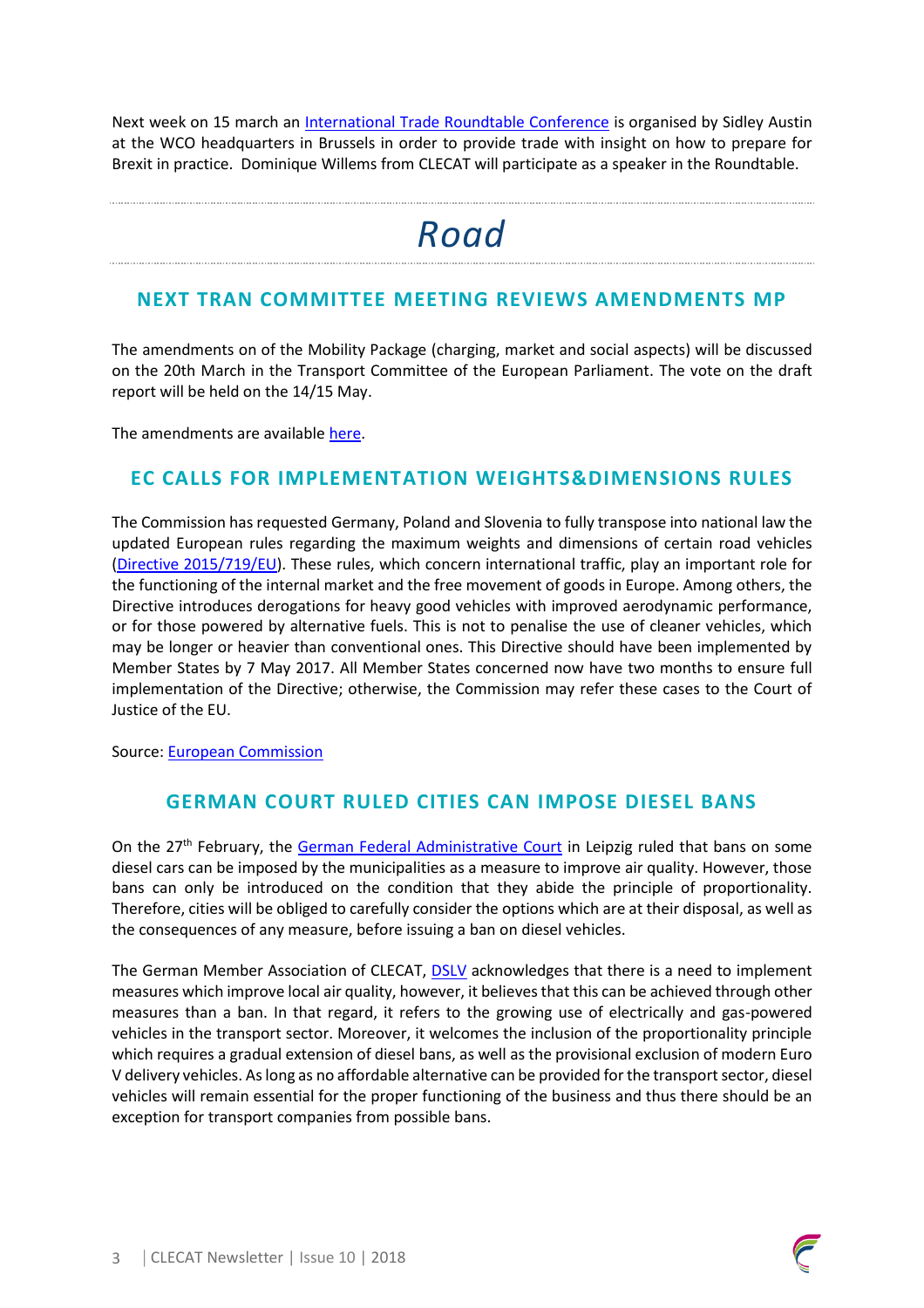While the transport and forwarding industry will continue to improve their route management, it requires financial support, as well as a timely development of 'Smart Cities', which can lead to an effective traffic management. Through this form of cooperation, the air quality could be improved significantly without resorting to bans.

According to environmental lawyer Ugo Taddei, the introduction of a diesel restriction in one city might start an unavoidable 'domino effect' across Germany. The environmental lobby group DUH has continuously argued for such a restriction and predicts that bans could be introduced this year. This would be detrimental for the transport industry, as it might also lead to the emergence of similar laws across Europe. The diesel vehicles which are used by the transport services in Germany currently abide by very high emission standards. Nevertheless, the emergence of diesel bans in cities might lead to very significant shortages in vehicles which can transport the goods within the city centre. Moreover, the economic loss resulting from the devaluation of the newly acquired vehicles with low emission standards would have a substantial impact on the company's finances. Furthermore, driving bans would lead to a diversion of trade structures to the peripheries of cities, thereby contributing to financial losses in the city centres.

*Rail*

#### **ERFA WELCOMES FRENCH RAILWAY REFORM**

In response to a critical report on the future of rail transport highlighting a continuous decline of traffic volumes and the increasing debt of the SNCF's freight division, the French Prime Minister Edouard Philippe introduced a consultation regarding the reform of SNCF. ERFA welcomes the recommendation to maintain freight charges below the marginal cost, in order to make railways more competitive towards road transport. Moreover, it recommends the state to write off SNCF's debts in order to diminish the access charges and the rate of return, thereby enabling new investment. While the freight division was recapitalised by the government in 2005, the debt in 2016 had reached €4.3 billion and is predicted to amount to €5.1 billion in 2020. The current proposal suggests a second recapitalisation of the freight division through transferral of the debt to SNCF Mobility and the establishment of Fret SNCF as a subsidiary company.

Currently, the cost and working conditions of SNCF's staff, which grant them a special status compared to other employees, are partly responsible for the diminished profitability. In that regard, ERFA supports the intention to establish new social contracts with the railway staff members ensuring the same benefits and working conditions as provided in the French Labour Code. ERFA has proposed a higher priority to be given to freight in the allocation of train paths and supports the Prime Minister's recommendation to align SNCF's costs with the European standards. Considering that traffic volumes on the French railway network are declining and the SNCF's share of the overall freight market has fallen by 8 percentage points from 18% in 2003 to 10% in 2016, ERFA urges to the realisation of restructuring measures in order to ensure a future for rail freight in France and Europe.

Source: Railfreight

#### **DB CARGO EQUIPS FLEET WITH SMART SENSORS**

DB Cargo has initiated a multi-million Euros investment aimed at the digitisation of 70.000 wagons until 2020. The project involves the equipment of the freight wagons with GPS and other sensors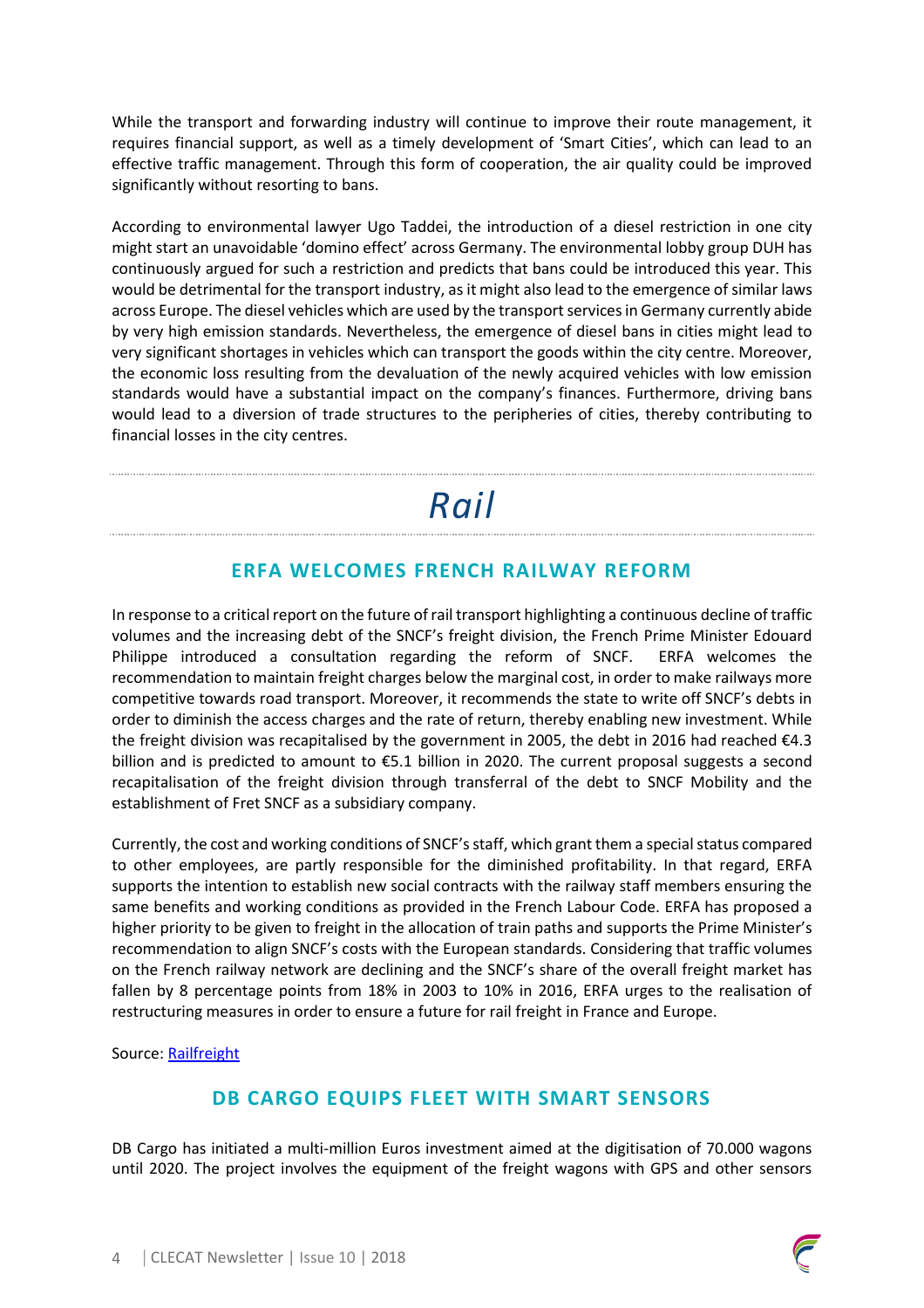which provide real-time information on the current condition of the cargo, including temperature, humidity and impacts. Thereby, the customer will be able to monitor the complete supply-chain and be informed on the current location, as well as the ETA of his goods. Moreover, the entire domestic fleet of DB Cargo is currently being converted to 'whisper' brakes, an innovative brake-system which reduces the noise emissions of the rolling wheel by half.

Source: DB Cargo

#### **LEARN PROJECT ACCELERATES LOGISTICS EMISSIONS ACOCUNTING**

The LEARN project, aimed at bringing together different actors to empower business to reduce their carbon footprint across their global logistics supply chain, has announced its current achievements and recommendations.

An agreement has been reached to develop an ISO standard for the methodology of calculating and declaring energy consumption, as well as GHG emission of transport services. This standard could be used as a basis for an emission calculation and a related data quality assurance process.

The interim results of the current test period display a general satisfaction with the framework as a calculation method, while demanding improvement in its data aspect. There are still gaps regarding the data quality which have to be addressed, thus building the basis for a research agenda aimed at filling the priority gaps. Moreover, LEARN developed a training curriculum and initial training materials for road freight carriers (in English, Spanish and Romanian) which will be tested in spring 2018.

Regarding a future development, a 'network of networks' is currently being established, which maximises the presence of LEARN through an exchange of news, events and publications with stakeholders. This is further increased through partnership with EC-funded projects in 2018. As a result thereof, LEARN continues to expand its reach to more stakeholders and companies at the senior and operational levels.

# *Air*

#### **EC MEASURES AGAINST CROATIA AND GREECE ON AVIATION SECURITY**

The European Commission has referred Croatia to the Court of Justice of the EU for failing to implement some of the common European rules in the field of aviation security (Regulation (EC) No 300/2008). This is a matter of administrative nature that is not linked to security shortcomings. The Regulation requires Member States to regularly update their national aviation security legislation. Such legislation defines organisational structures, responsibilities and mechanisms to monitor activities at national airports, vis-à-vis airlines and aviation security related entities. This is to ensure that any security issue is swiftly detected and corrected. However, and despite repeated requests from the Commission, Croatia still has not formally updated the relevant legislation. The Commission has therefore decided to refer the matter to Court of Justice of the EU. For more information, please refer to the full press release.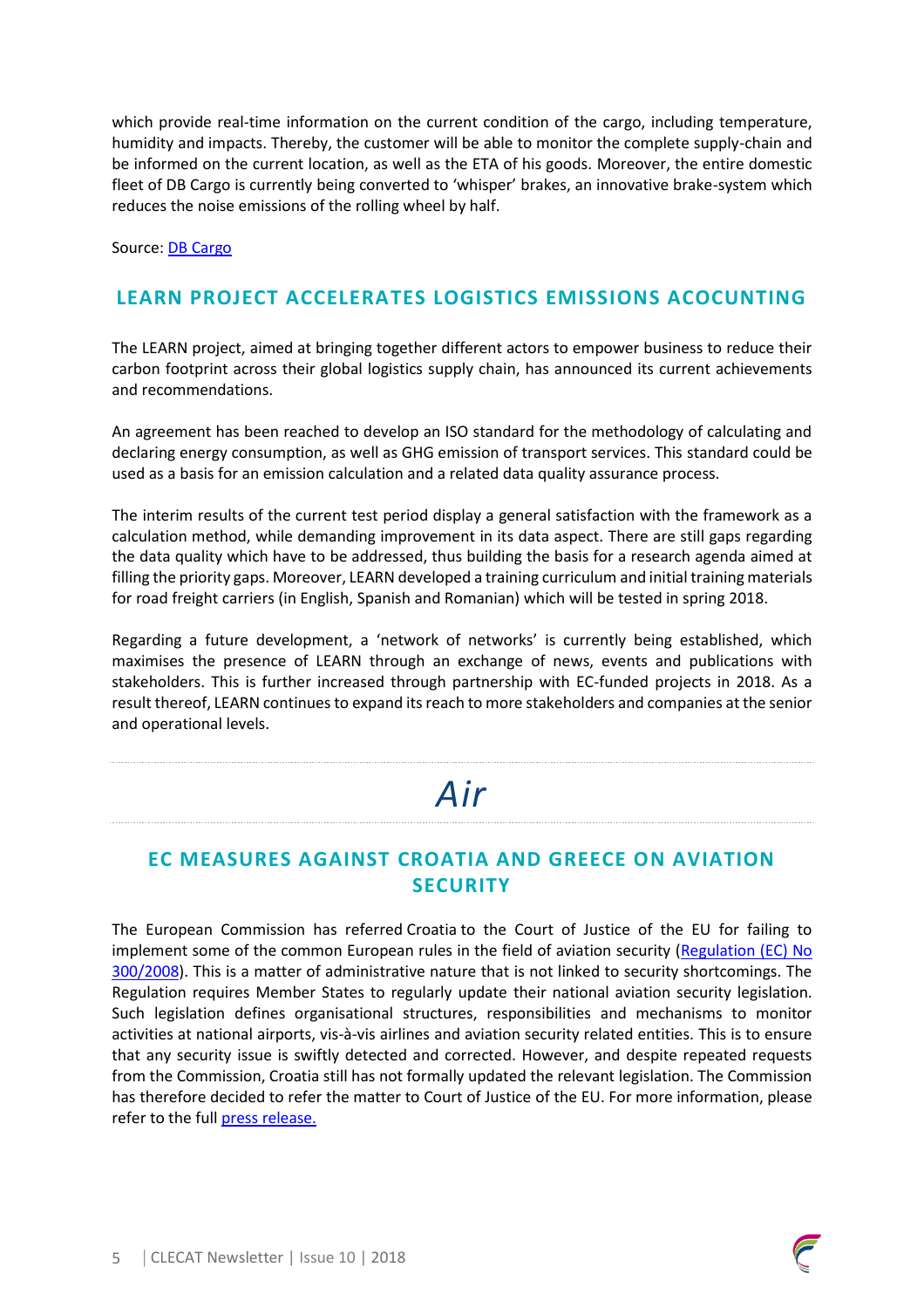The Commission has also sent a letter of formal notice to Greece for failing to comply with some of the common European rules in the field of civil aviation security (Regulation (EC) No 300/2008 and Commission Regulation (EU) No 18/2010). A Commission inspection of the Greek civil aviation appropriate authority revealed that entities responsible for the implementation of aviation security standards on the Greek territory were not regularly monitored. Greece now has two months to respond to the arguments raised by the Commission; otherwise, the Commission may decide to send a reasoned opinion.

Source: European Commission

#### **EU RESPONSE TO ICAO CORSIA CONSULTATION**

The European Commission has published the EU's response to an ICAO States consultation on the implementation of CORSIA, the Carbon Offsetting and Reduction Scheme for International Aviation. The EU letter states its support for CORSIA as proposed by ICAO, which it says is not perfect but represents an acceptable consensus. The EU furthermore states its wish that implementation of CORSIA be swiftly ensured and that work on registries, eligible emission units and further Sustainability Criteria themes must be finalised promptly. The letter may be found here.

CORSIA will implement a global market-based mechanism for aviation emissions from 2021, requiring air carriers to purchase offsets for their emissions, in order to limit emissions growth. It will apply to all international flights to/from EU airports, surpassing the EU ETS, the application of which to international flights was suspended pending ICAO action.

## *Maritime*

#### **MARITIME INDUSTRY ON INTERNATIONAL WOMEN'S DAY**

Until the present day, there is still a significant gender imbalance in the maritime sector. Therefore, measures have to be taken at the national and international level to make the shipping industry more attractive and safe as a workplace for women. This includes a zero-tolerance policy for bullying and harassment in working places.

Recently, the European Community Shipowners' Associations ECSA and the European Transport Workers Federation ETF have signed a declaration to promote equal access opportunities in the transport sector. Moreover, they are the founding partners of the European Platform for Change, which is committed to increase and improve female employment in the transport sector. Together with support of the Commission, they have produced guidelines for shipping companies which are aimed at tackling those problems.

In an attempt to increase female participation in shipping, the ETF wishes to improve job quality, adopt active recruitment and retention policies, foster a sound work-life balance and help women to acquire the necessary skills and experience which are required in the industry. This should result in a more gender-sensitive industry, in which ships are safer places to work and provide rewarding career perspectives regardless of gender.

Source: ECSA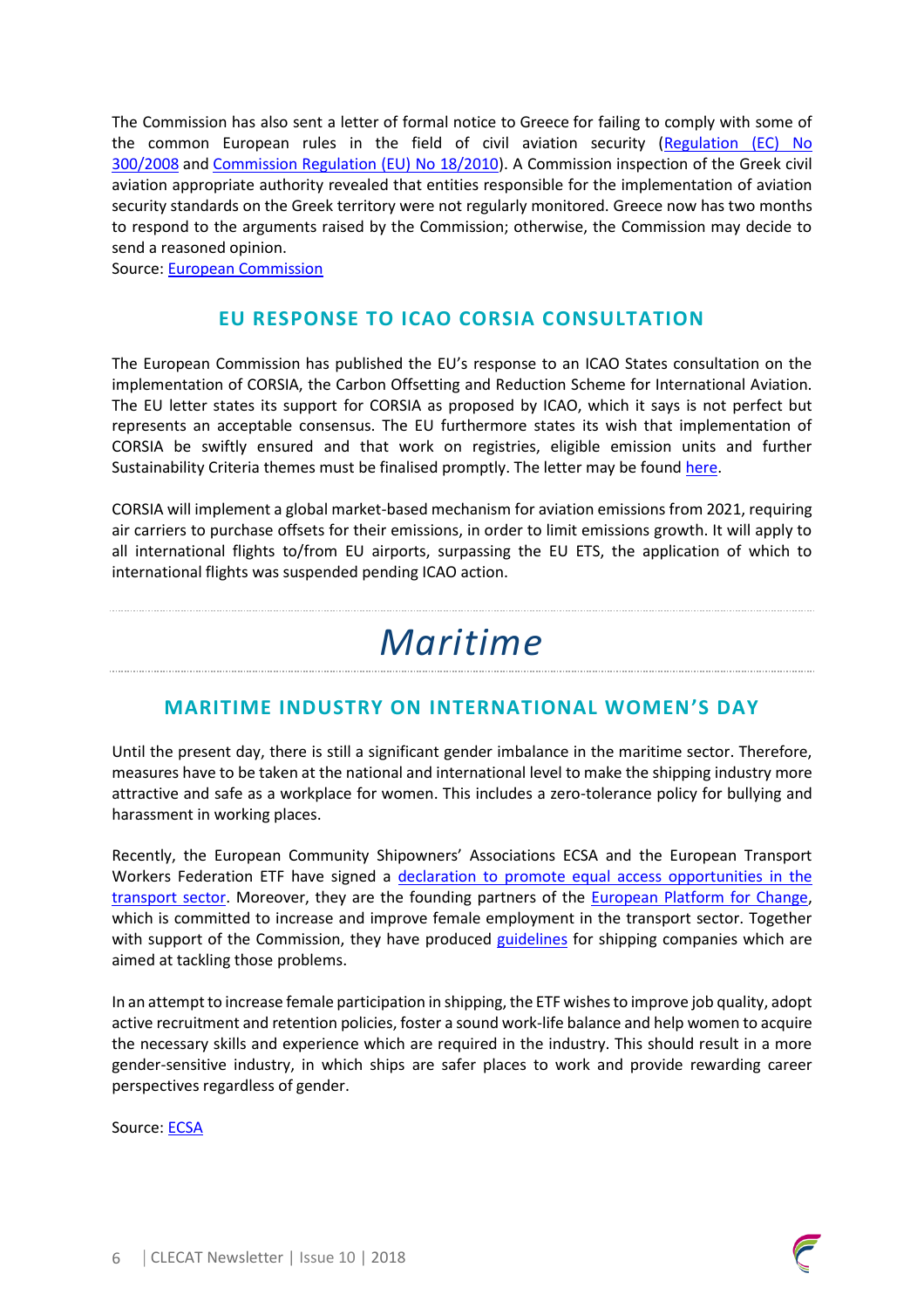# *Customs*

### **PUBLIC CONSULTATION ON BINDING VALUE INFORMATION**

On the 1<sup>st</sup> of March the Commission launched an exploratory Public Consultation on the establishment in the EU of Decisions relating to binding information in the field of customs valuation. Advance rulings (in the EU, these are described as customs decisions, also known as Binding Information) relating to the determination of tariff classification and origin of goods are already established. On the other hand, advance rulings in the field of Customs Valuation are not yet available in the EU.

A number of initiatives lead to the consideration of advance rulings in the field of customs valuation (Binding Value Information decisions -BVI). Notably, the World Trade Organization (WTO) Trade Facilitation Agreement encourages WTO members to provide advance rulings in the field of customs valuation. The WTO Agreement on Trade Facilitation (Decision of 27.11.2014 of the WTO General Council) covers a range of commitments on trade facilitation, including Advance rulings.

The Union Customs Code (UCC) provides for decisions relating to the application of customs legislation, including decisions relating to binding information on tariff classification and origin, and the possibility to extend them to 'other factors', which could include customs valuation. Advance rulings on customs valuation (BVIs) may be a useful tool to make available at EU level the valuation treatment that an economic operator can expect at national level under the EU valuation law. Such rulings will not determine or confirm the actual customs value of a particular consignment but would indicate the treatment to apply to a certain element of the customs value.

The exploratory consultation aims at obtaining the views of stakeholders on the level of interest in, and the need for, a possible initiative by the Commission, on the basis of the Union Customs Code, to establish a legal basis for decisions on Binding Value Information and the potential scope of Binding Value Information, identifying those elements (components) of the customs value of goods which could be covered by such decisions. The results will feed into the more general project undertaken by DG TAXUD on the analysis of the need, relevance, scope, feasibility and implications of a possible initiative by the Commission to provide for Binding Value Information at EU level.

Source: EU Commission, DG TAXUD

### **UPDATE EORI DATABASE**

EORI stand for Economic Operator Registration and Identification. Any economic operator (a person who, in the course of his or her business, is involved in activities covered by the customs legislation) established in the EU needs to have an EORI number. Economic operators established outside the EU have to be assigned an EORI number if they lodge a customs declaration or an Entry or Exit Summary Declaration. AEO applicants in particular need to have an EORI number. The application for an EORI number should be sent to the customs authorities of the Member States in which the economic operator is established (in case of EU economic operators). Online access to EORI is available from the TAXUD Databases web page.

As from 5 March the EORI2 application is in production. The deployment of "EOS v3.11.0.0" is part of IT-implementation of the Union Customs Code in accordance with the Work Programme set up for this purpose. EORI2 has become necessary due to legal changes brought about by the Union Customs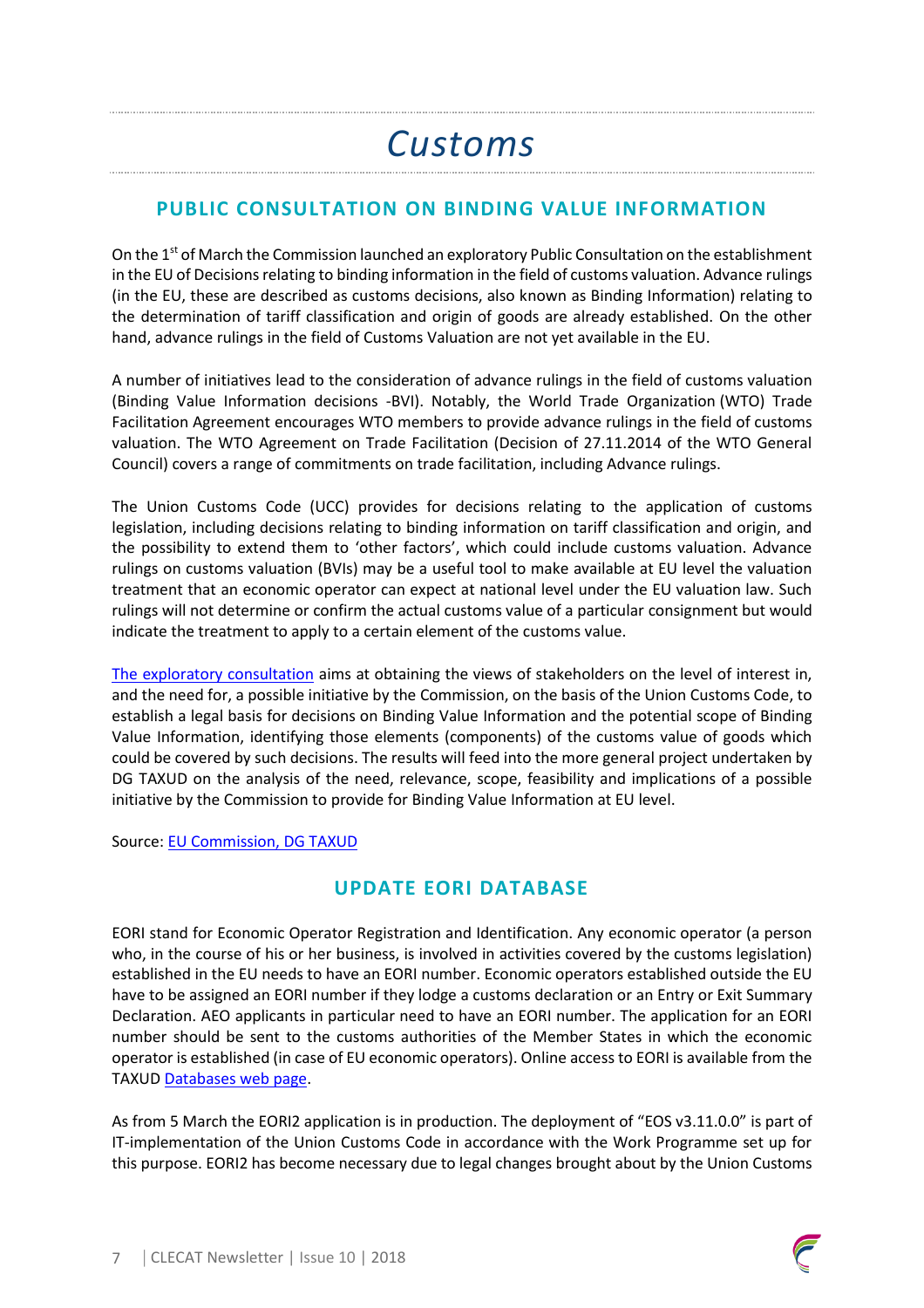Code and the delegated and implementing act thereto. It should bring enhancements for both trade and customs. Changes were made to the format of the fields containing company names, in order to adapt to international standards. This goes hand in hand with an increased size of these fields. It is now possible to insert company names with up to 512 characters. For the short name, which is for example used in international data exchanges, 70 characters are available. Further, for EORI numbers that are no longer active the expiry date is a mandatory data element. The information has to be kept for ten years after the expiry date in order to facilitate the correction of customs declarations that have been lodged before the economic operator became inactive. And, for economic operators with an address in a third country, information is available whether this economic operator is considered as being established in the customs territory of the EU and therefore entitled to lodge a customs declaration in the EU. This allows customs to avoid cumbersome checks at the border when the customs declaration is actually lodged. It is a contribution to provide for a smooth flow of goods across the border. An updated e-learning course on EORI is now available for download.

Source: EU commission DG TAXUD

#### **EU PLAN TO COUNTER US TRADE RESTRICTIONS**

On 1 March, President Trump announced the imposition of additional import duties on EU exports of steel and aluminium to the United States. The import duties are set at 25% on steel and 10% on aluminium. Similar restrictions will also be imposed on exports from other suppliers. This action follows investigations undertaken between April 2017 and January 2018 by the US Department of Commerce under Section 232 of the US Trade Expansion Act of 1962. These reports concluded that steel and aluminium imports threatened US national security and recommended the imposition of trade restrictions. However, according to the EU, in essence, these measures are primarily intended to protect the US domestic industry from import competition. Any national security justification appears very weak: the US Secretary of Defence has stated publicly that US military requirements represent no more than 3% of US production and that the Department of Defence is able to acquire the steel and aluminium it needs for US national defence requirements.

As a reaction to the US announcement, on 7 March, the College of Commissioners discussed the EU's response to the possible US import restrictions for steel and aluminium. The College stated that the EU stands ready to react proportionately and fully in line with the World Trade Organisation (WTO) rules in case the US measures are formalised and affect EU's economic interests. The College gave its political endorsement to the proposal presented by President Jean-Claude Juncker, Vice-President Jyrki Katainen and Commissioner for Trade Cecilia Malmström. Speaking after the College meeting, Commissioner Malmström said:

*"We still hope, as a USA security partner, that the EU would be excluded. We also hope to convince the US administration that this is not the right move. As no decision has been taken yet, no formal action has been taken by the European Union. But we have made clear that if a move like this is taken, it will hurt the European Union. It will put thousands of European jobs in jeopardy and it has to be met by firm and proportionate response. Unlike these proposed US duties, our three tracks of work are in line with our obligations in the WTO. They will be carried out by the book. The root cause of the problem in the steel and aluminium sector is global overcapacity. It is rooted in the fact that a lot of steel and aluminium production takes place under massive state subsidies, and under non-market conditions. This can only be addressed by cooperation, getting to the source of the problem and working together. What is clear is that turning inward is not the answer. Protectionism cannot be the answer, it never is."*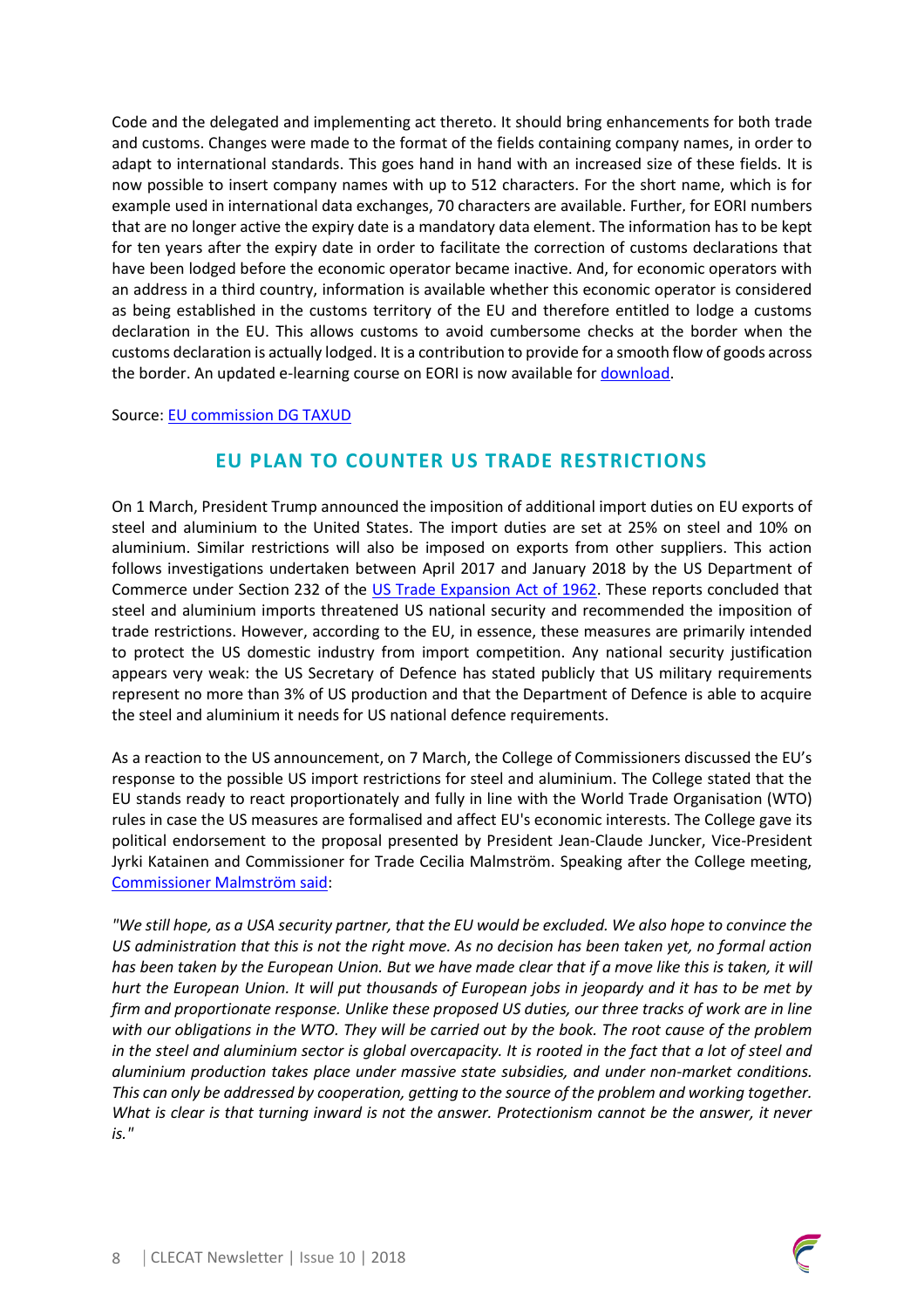The Commission announced on 6 March that they will prolong the existing anti-dumping measures on Chinese imports of seamless pipes and tubes of stainless steel for another five years. The duties, ranging from 48.3% to 71.9% were imposed initially in 2011, providing a level-playing field and a breathing space for EU producers, based among others in France, Spain and Sweden.

The Commission said that this is yet another action taken by the EU to defend EU companies and jobs against unfair practices in the international steel trade. The steel sector suffers from a global surplus that has driven down steel prices to unsustainable levels in recent years and had a damaging impact on EU producers and related industries. The EU is using the full potential of its trade defence toolbox to ensure fair conditions for its producers and their ability to maintain jobs in the sector. 53 measures are now in place on steel and iron products, including 27 on products coming from China.

Source: EU Commission, DG Trade

### *Sustainable Logistics*

#### **EC CALL ON RULES ON GHG EMISSIONS OF FUELS**

The European Commission has issued a reasoned opinion to Austria, Belgium, Cyprus, the Czech Republic, Finland, Greece, Latvia, Romania, Spain, and the United Kingdom for failing to transpose EU rules on quality of petrol and diesel fuels (Council Directive (EU) 2015/652) into their national law. The Directive lays down rules to calculate and report the greenhouse gas emissions of fuels and other energy from non-biological sources. The EU regulation aims to yield reporting of sufficient accuracy, so that the Commission can assess the performance of fuel suppliers in meeting their obligations under the Fuel Quality Directive (Directive 98/70/EC). The Fuel Quality Directive aims to achieve at least a 6% reduction of the greenhouse gas intensity of the fuel and energy supplied by the end of 2020. The calculation method has also the advantage of reducing the administrative burden on both suppliers and Member States. Member States had to implement EU rules on the calculation and reporting of greenhouse gas emissions of fuels into their national legislation by 21 April 2017. The Commission had already sent a letter of formal notice to these Member States in May 2017. If the concerned Member States fail to act within two months from the receipt of the reasoned opinion, the case may be referred to the Court of Justice of the EU.

Source: European Commission

### *Forthcoming events*

#### **CLECAT MEETINGS**

Road Logistics Institute/Sustainable Logistics Institute **24 April, Brussels** 

CLECAT Customs & Indirect Taxation Institute **24-25 May, Paris**

#### CLECAT BOARD/GENERAL ASSEMBLY

**29 June, Sofia, Bulgaria**